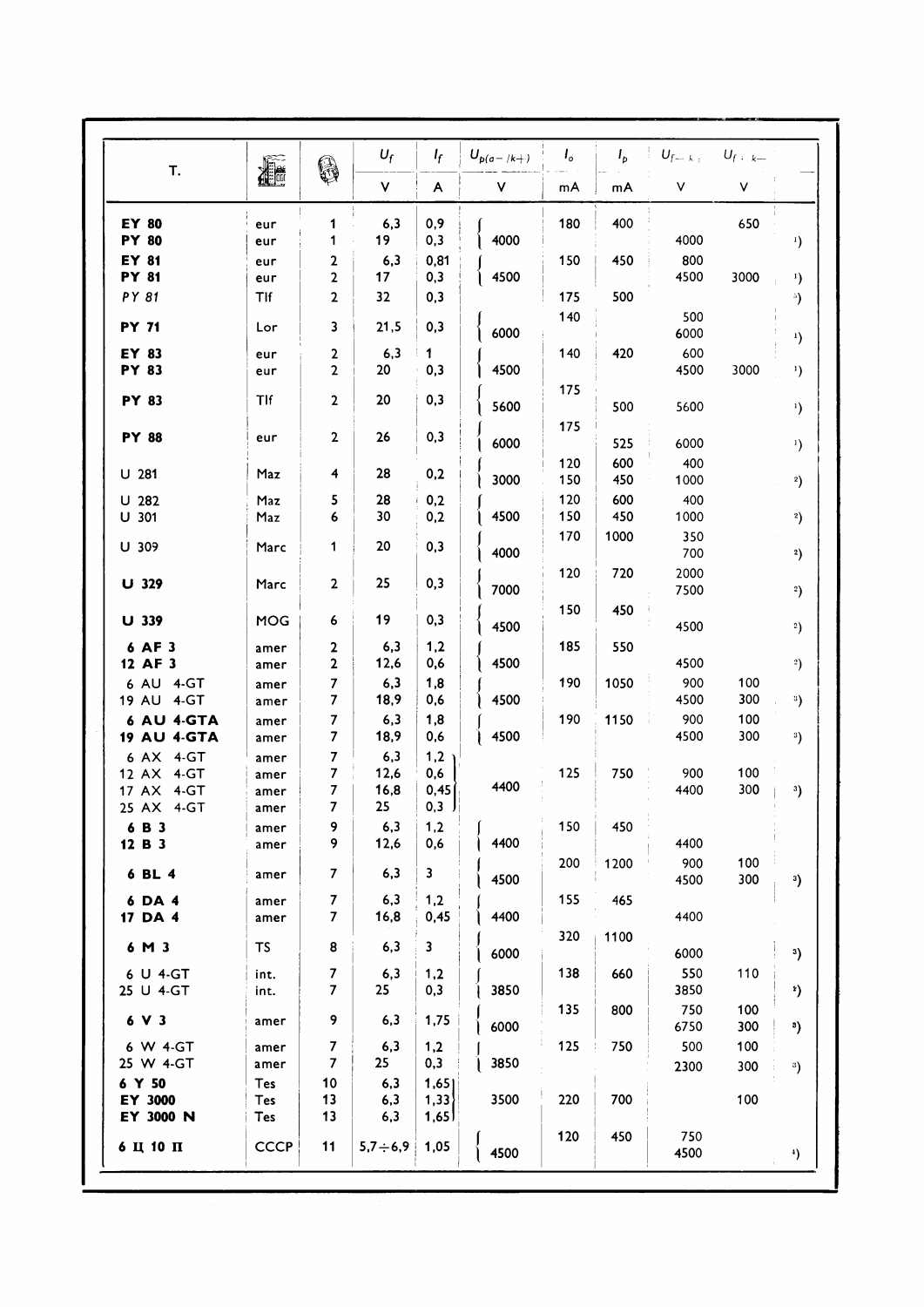

**6Y50** 

**6V3** 

6M3

U301

6AU4-GT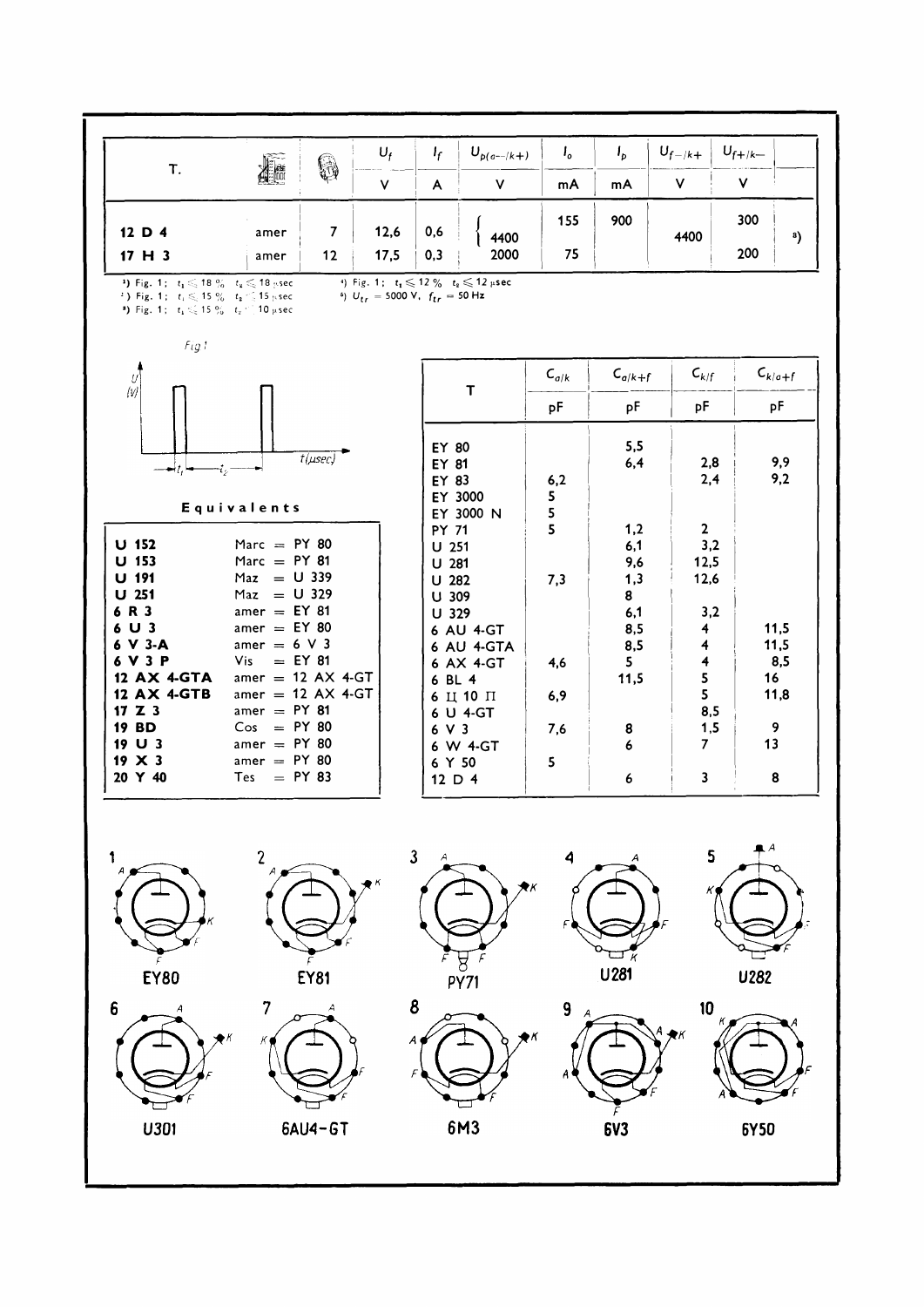